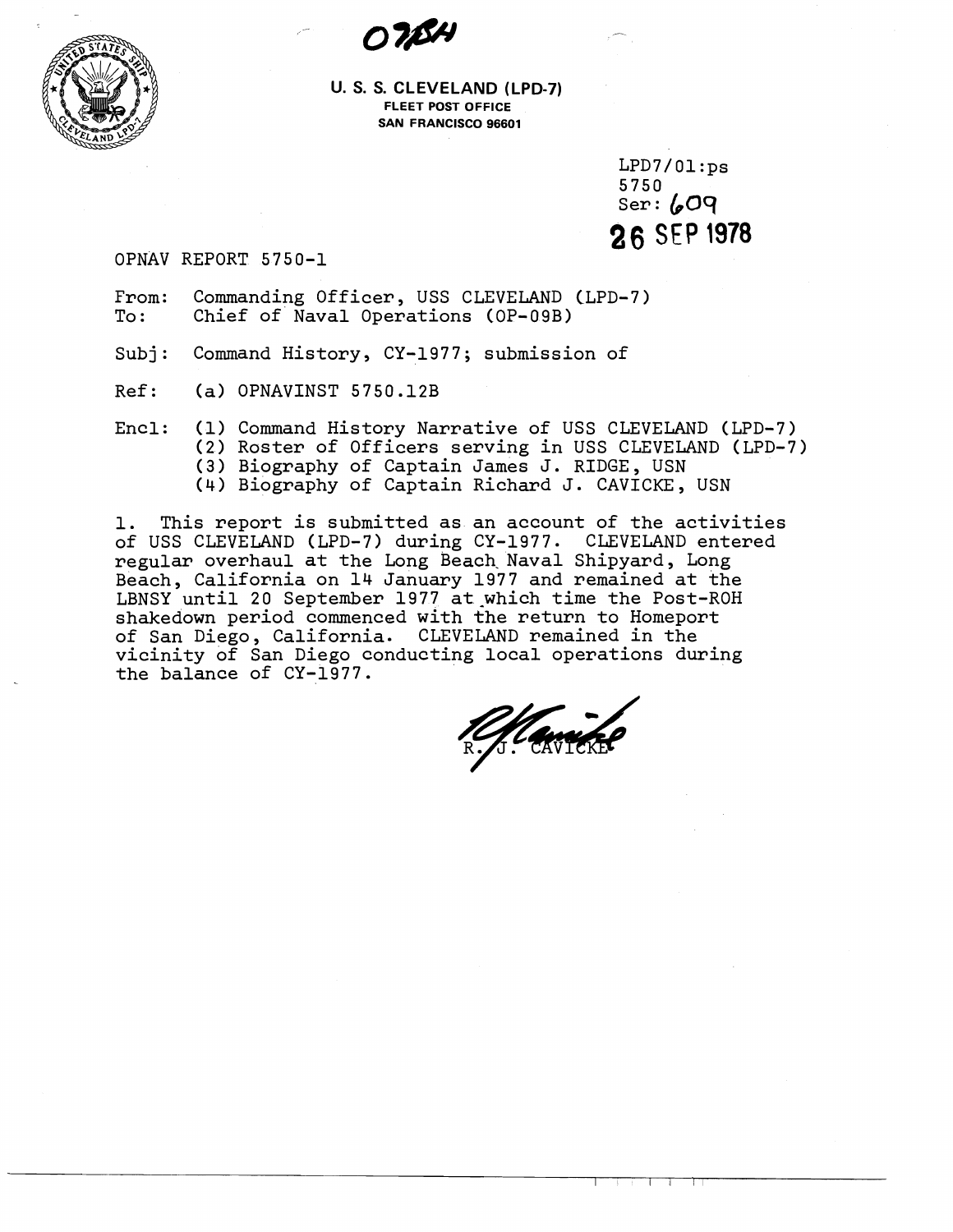## COMMAND HISTORY, USS CLEVELAND UPD-7) CY-1977

USS CLEVELAND commenced 1977 by making final preparations for her Regular Overhaul, which began on 14 January 1977 at the Long Beach Naval Shipyard, Long Beach, California.

On 12 January CLEVELAND, towed by USS MOLALA (ATF-106) departed her homeport of San Diego, California enroute to the Long Beach Naval Shipyard. After a brief stop at Naval Weapons Station, Seal Beach, California for off-load of all ammunition on 13 January, CLEVELAND was then towed the short distance between Seal Beach and Long Beach and moored at Pier **#6,** Naval Support Activity, Long Beach, where she commenced initial preparations for entering the Long Beach Naval Shipyard and the commencement of what was to be an eight and one-half month regular overhaul.

The shipyard work commenced on schedule on 14 January with the riggers and various other workers from the shipyard shops setting up the support systems, i.e. temporary fire and flushing water piping and installation of additional electrical junction boxes and LP compressed air lines and manifolds throughout the ship. Also additional ventilation systems were added which would be necessary to support a full scale shipyard overhaul. In order to support the Ship's Force workload and to more easily coordinate the work to be accomplished on board CLEVELAND by shipyard workers, commencing 17 January, working hours were extended from 0700 to 1630. The following day began with an influx of shipyard personnel from most all of the shipyard shops and an Arrival Conference was held in the Wardroom between designated Ship's Force personnel and key shipyard supervisory personnel. At this same time CLEVELAND'S Supply Department began its massive SOAP (Supply Overhaul Assistance Program) offload of all spare parts, and most other supplyrelated issue items. This ambitious job was completed by 21 March with all removed material being placed in storage warehouses ashore for inventory procedures related to a SOAP in conjunction with the ship's ROH.

The period from mid-January to early March saw most of CLEVELAND'S main propulsion machinery, piping and valves disassembled and removed to the various shops for re-working. Additionally, all ballast tanks were opened and cleaned in preparation for preservation and painting.

On 2 March, after a brief postponement, CLEVELAND was moved to Dry Dock #1 and docked. The following day saw the commencement of the underwater hull, rudder, screw and maintenance phase of the overhaul commence. On 12 March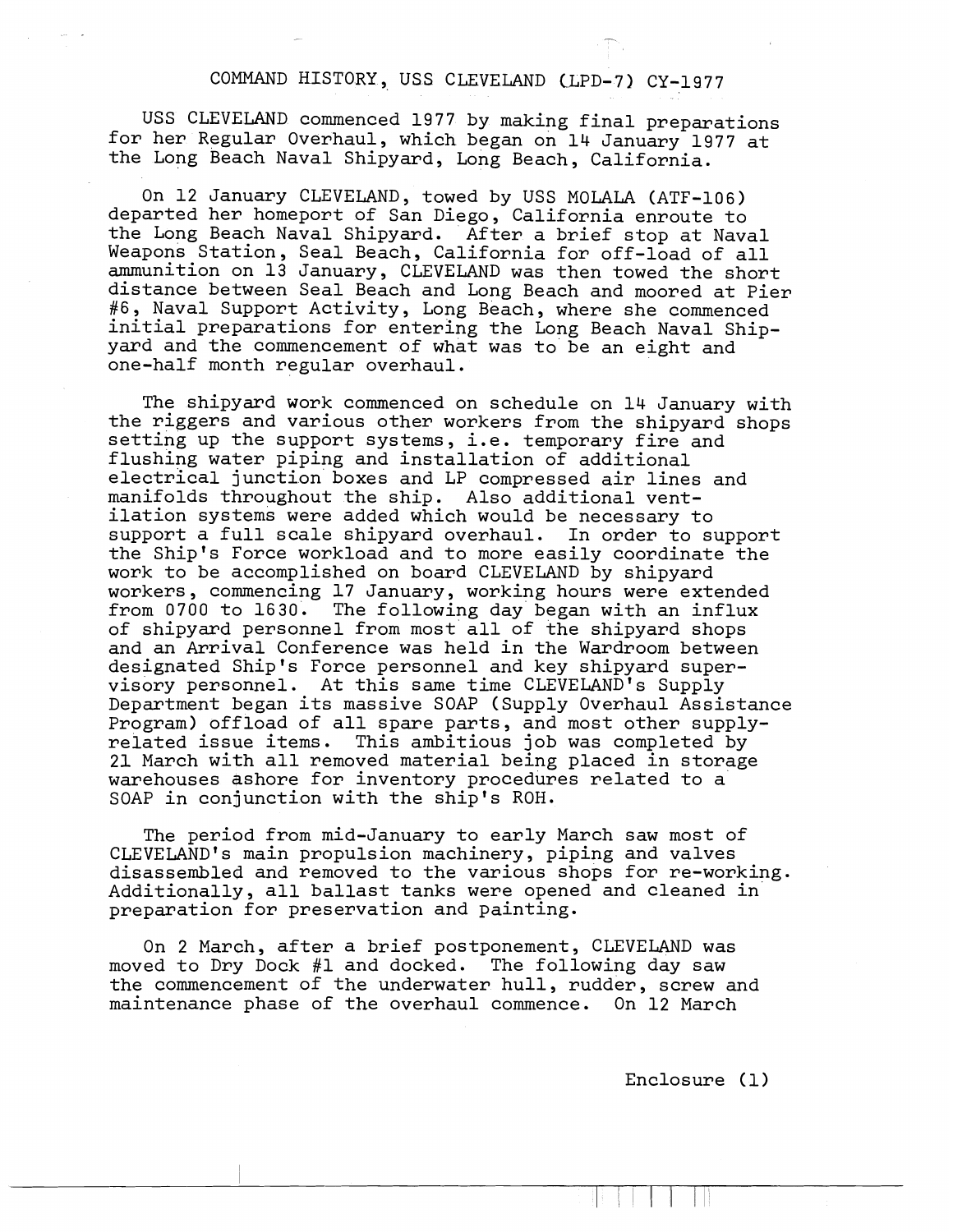the Mess Decks were closed for extensive re-work and the complete re-surfacing of the entire deck area along with the Galley, Bake Shop, Vegetable Preparation Room and Scullery.

CLEVELAND was undocked on 12 May after spending almost two and one-half months in the dock and the ship was moved pierside for continuation of yard and Ship's Force overhaul jobs.

On 25 May the completely refurbished Mess Decks were once again opened to Ship's Company - this was commemorated by a ribbon cutting ceremony and by a huge cake specially prepared for the occasion. The opening and cake cutting ceremony were witnessed by numerous visitors and Captain James J. Ridge, USN, Commanding Officer, sliced the first piece of cake.

From 13 June to 22 June the Ship's Material Inspection was conducted in #1 and #2 Main Machinery Spaces and also in **#1** and #2 Shaft Alleys. In addition, the #1 and #2 Emergency Diesels were tested along with all After Steering machinery.

The last part of June and the month of July signaled the commencement of Main Propulsion Equipment re-installation and testing of the various components. The month of July ended with the inport refueling of CLEVELAND in preparation for initial light-off and further testing/ certification of the ship's boilers and associated piping systems. This was accomplished on schedule and CLEVELAND successfully conducted her first Fast Cruise on 9 August.

On 13 August concurrent with the overhaul work, CLEVELAND was awarded several Type Commander's Departmental Excellence Awards. The Aviation Department was awarded the yellow "E" for Excellence; Operations Department the green "E" and Communications the green "C" .

The 17th of August saw CLEVELAND'S second Fast Cruise completed and final preparations for the Light Off Examination (LOE) in the  $#2$  Main Machinery Space. evolution was successfully completed and the ship received the Type Commander's certification that number #2 was "safe to steam."

The 18th of August signaled a brief pause in the busy preparations for CLEVELAND's return to steaming condition. An all hands ship clean up and flight deck dressing was

Enclosure (1)

and the state of the state of the state of the state of the state of the state of the state of the state of the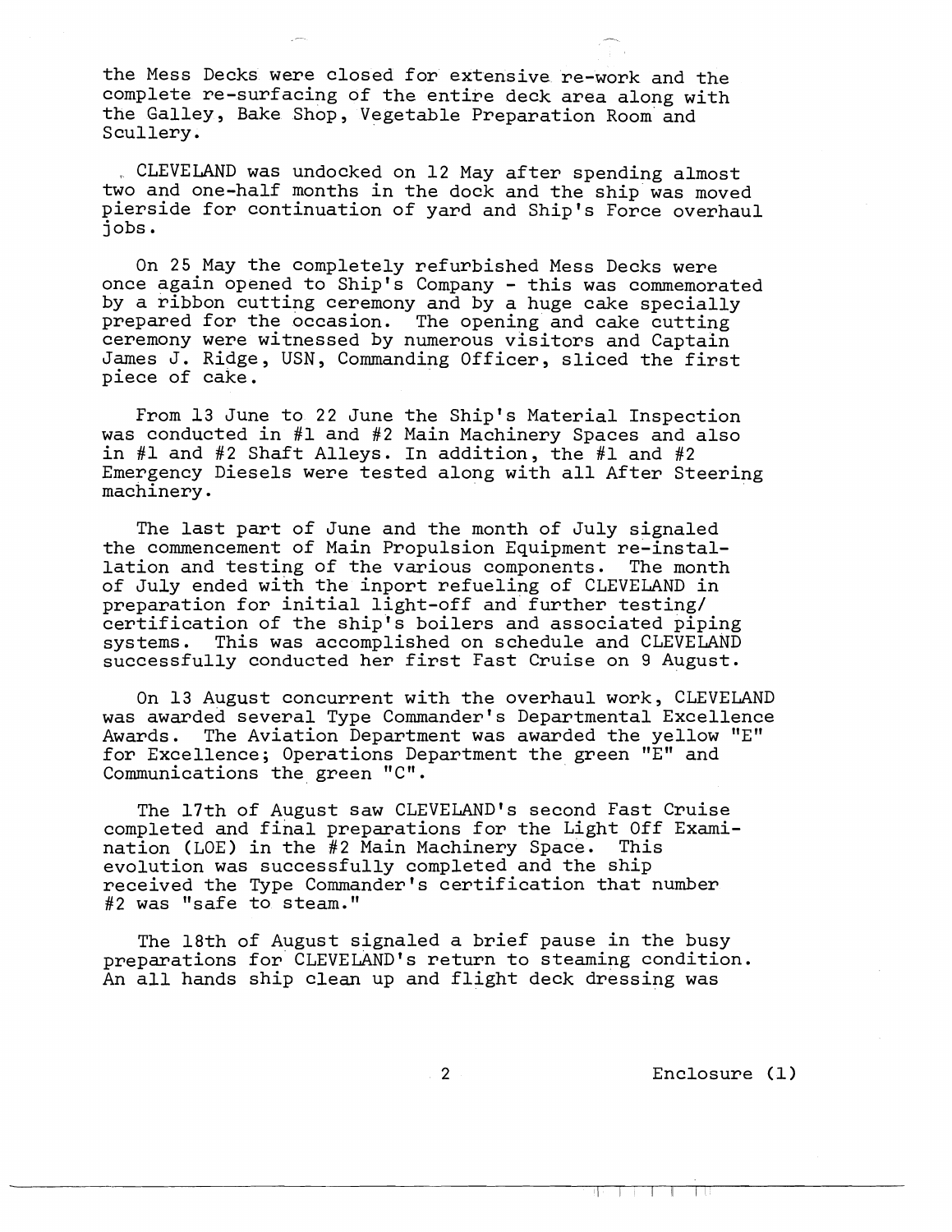undertaken in pre-aration for the Change of mmand scheduled for the following day. On Friday, 19'August Captain James J. RIDGE, USN was relieved as commanding Officer by Captain Richard J. CAVICKE, USN who on this day became the 9th Commanding Officer of USS CLEVELAND. The principal speaker at the ceremony was Captain D. T. BRIDGE, USN , Commander Amphibious Squadron THREE and the ranking Flag Officer in attendance was RADM R. A. PADDOCK, USN, Commander Amphibious Group, Eastern Pacific.

**F** 

On the following Monday all hands returned to the ship's busy schedule of preparing #1 Main Machinery Space for the Light Off Examination. This second similar evolution to the first, was conducted on 25-26 August and certified by TYCOM representatives. CLEVELAND was now ready to light off and steam all main machinery and auxiliary components after 7 months of overhaul activity,

Preparations for Dock Trials continued during the first part of September and on 8 September, after early morning light off of the boilers, the "Special Sea & Anchor Detail" was sounded and the ship commenced her firt Dock Trials combined with a third Fast Cruise. This evolution was completed without incident; CLEVELAND was rapidly approaching the day that all mooring lines would be taken in and she would once again be underway on ship's power. Paralleling the preparations for steaming CLEVELAND, the Supply Department commenced their SOAP backload of thousands of line supply repair parts and other items which had previously been removed and screened ashore - this vital evolution was completed on 16 September.

Monday 12 September heralded the event that all hands had been so busily preparing for - the first sea trials - "Special Sea and Anchor Detail" was called away at 0830 with CLEVELAND underway from Pier #6, Naval Support Activity, Long Beach promptly at 1000 for three days at-sea. The next three days saw a myriad of evolutions taking place throughout the ship, the high point being a full power trial in which all propulsion and auxiliary'machinery were successfully tested under maximum allowable operating parameters. CLEVELAND then returned to the pier on Thursday 15 September - one step closer to departure for homeport of San Diego.

The following Monday saw the completion of troop space equipment backioad and the wrap up of CLEVELAND'S stay in the Long Beach Naval Shipyard, The final day of Regular overhaul occurred on Tuesday, 20 September, on schedule, and after eight and one-half months CLEVELAND was underway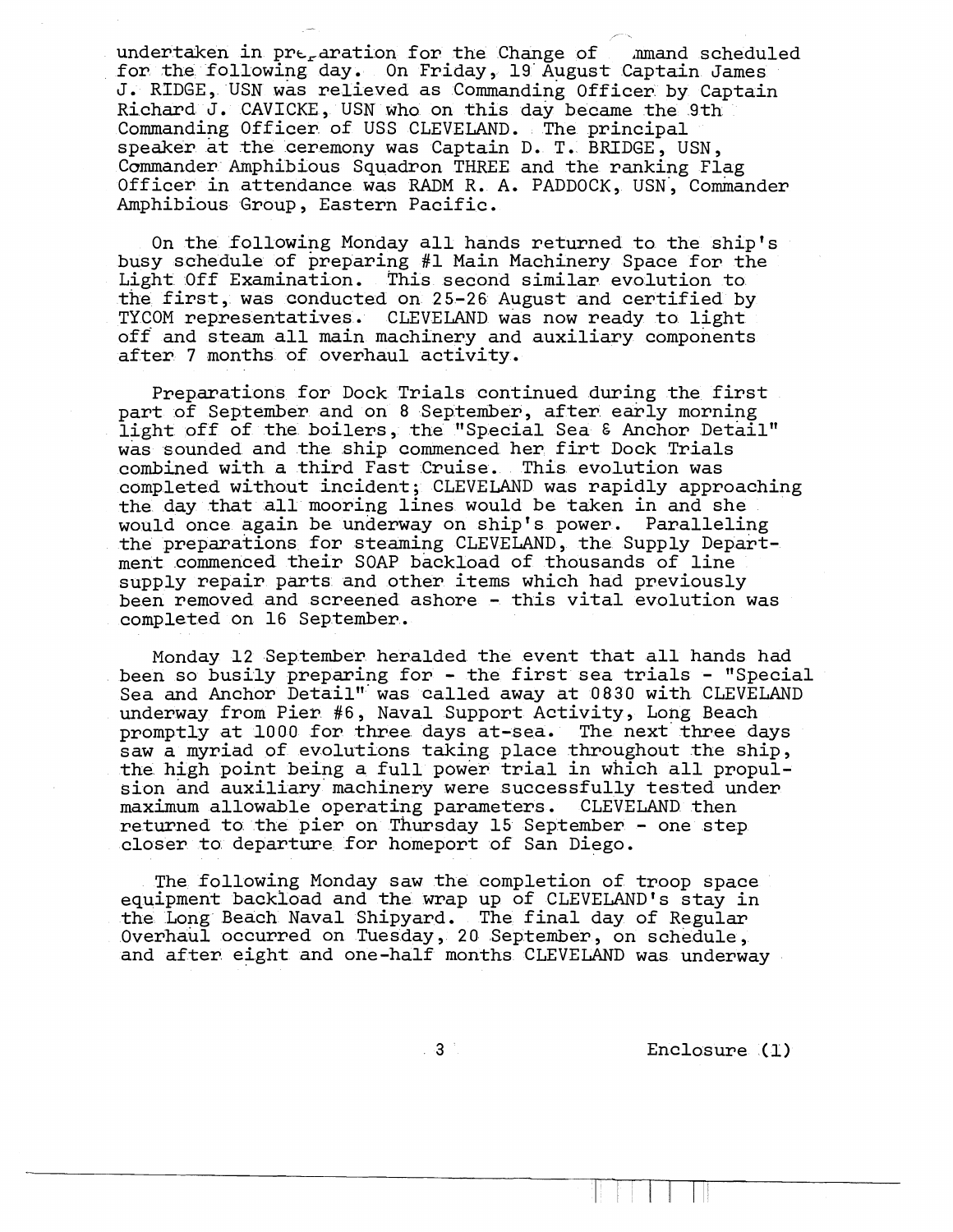at 1600 for night steaming enroute to Naval Weapons Station, Seal Beach for her ammunition backload. The ammunition loading evolution was completed the following day and by 1600, 21 September CLEVELAND was once again underway enroute San Diego. After night steaming and an additional day and night of various tests and seamanship evolutions, CLEVELAND returned to homeport - mooring to Pier #4, Naval Station, San Diego on Friday, 23 September.

The balance of September and most of October were occupied with numerous days of local operations under the guidance of the Type Commander's 600 PSI Propulsion Examining Board's Mobile Training Team. These engineering oriented evolutions, combined with casualty control drills and watch section exercises were geared to preparing the CLEVELAND for her first big and most important test - successful completion of the Operational Propulsion Plan Examination (OPPE). During this timeframe many other activities were taking place in Deck, Operations, Communications and Air Departments which were also milestones in CLEVELAND'S return to active service as Flagship for Commander Amphibious Squadron THREE. These preparations were completed as scheduled and on 28 October the Broad Command Pennant of Commodore D. T. BRIDGE, USN, Commander Amphibious Squadron THREE was once again broken<br>in CLEVELAND. This ceremony signaled the embarkation of This ceremony signaled the embarkation of the COMPHIBRON THREE Staff and the return to Flagship duties for CLEVELAND and her crewmembers.

The month of November passed as the previous month of October; the majority of the working days were occupied by either being underway conducting MTT Phase I and **I1**  engineering drills or inport San Diego busily preparing for the numerous TYCOM inspections scheduled and also preparing for the Fleet Training Group, San Diego Training Readiness Evaluation (TRE) leading to the upcoming period of Interim Refresher Training. On 29 November Commander Nathan L. ASTLEFORD, USN relieved Commander Daniel J. SULLIVAN, USN as Executive Officer of the Amphibious Flagship CLEVELAND.

As December, the final month of 1977, rolled around CLEVELAND and her crew faced the busiest month of the year. Paramount in each and everyone's mind was completion of final preparations for the OPPE scheduled for commencement on 19 December. The appointed day rolled around with the arrival of Captain D. G. HAY, USN, Senior Member of the CINCPACFLT 600 PSI PEB Team assigned to evaluate CLEVELAND'S Engineering readiness and five other officer inspectors. OPPE had commenced. The morning and early afternoon of the day were devoted to various Engineering Department admini-